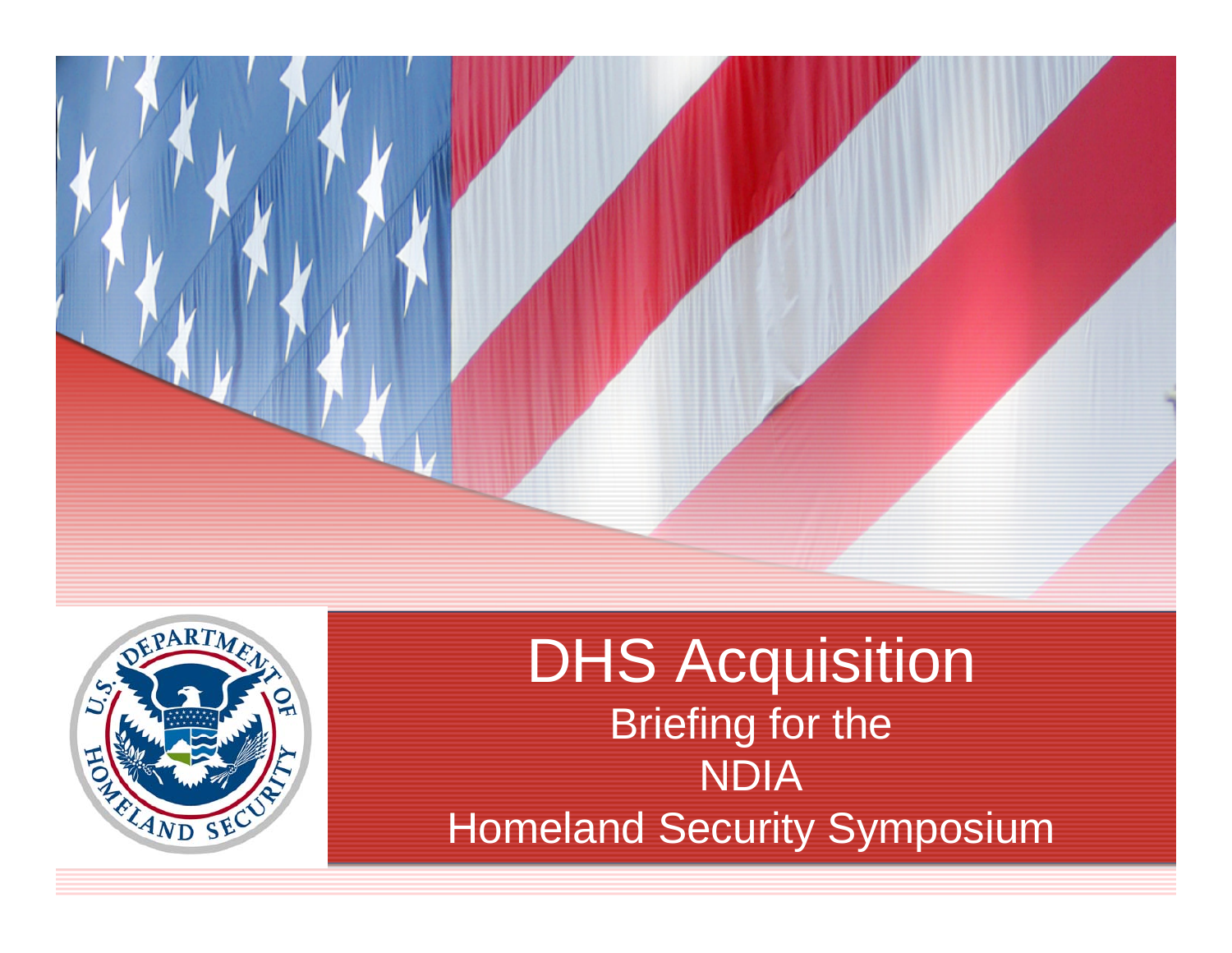## The Panel

• Thomas W. Essig: Chief Procurement **Officer** 

• Soraya Correa: Director, Office of Procurement Operations (OPO)

• John H. Ely: Executive Director, Customs and Border Protection (CBP)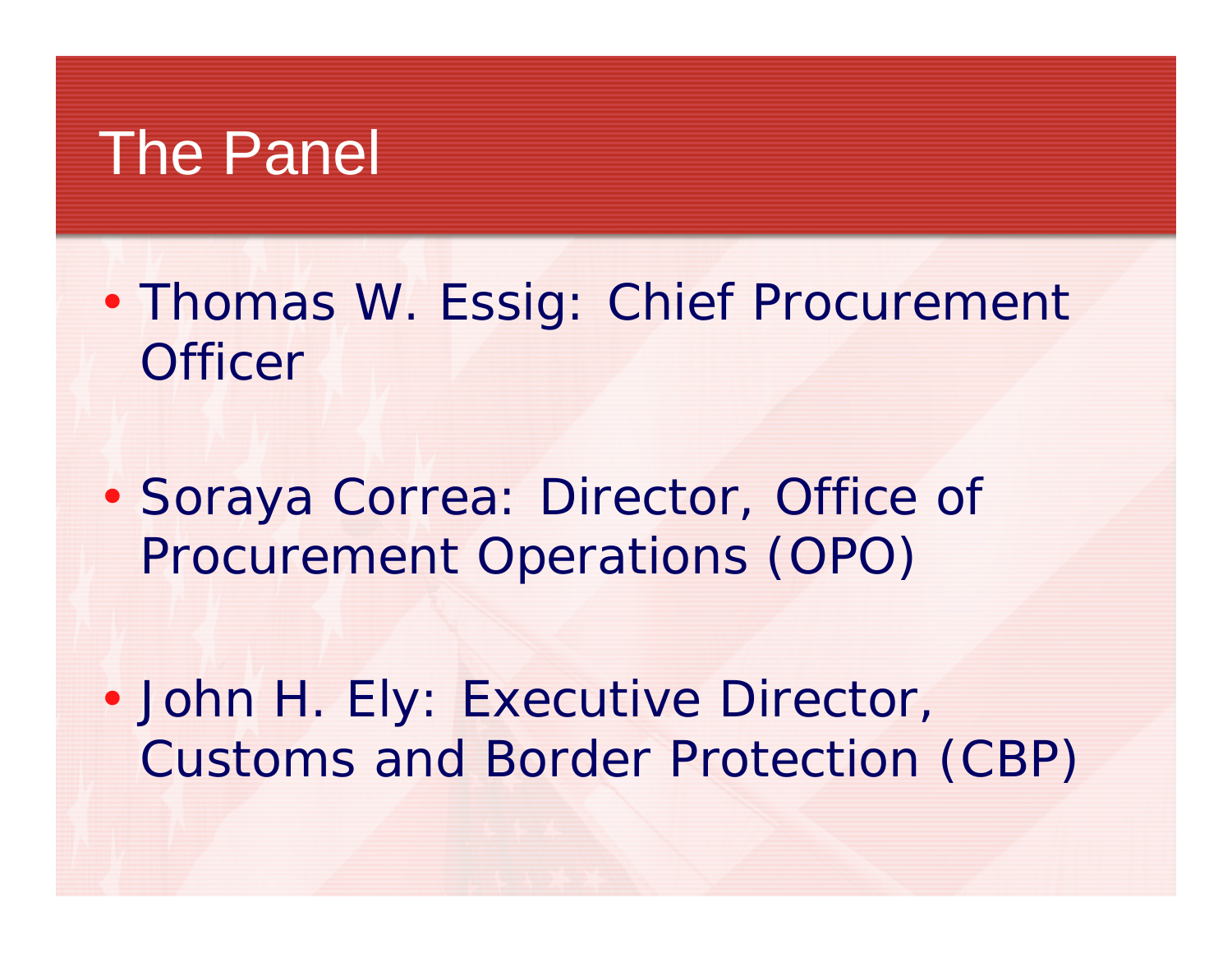## Department of Homeland Security Mission

- Prevent terrorist attacks within the United States
- Reduce America's vulnerability to terrorism
- Minimize damage from potential attacks and natural disasters

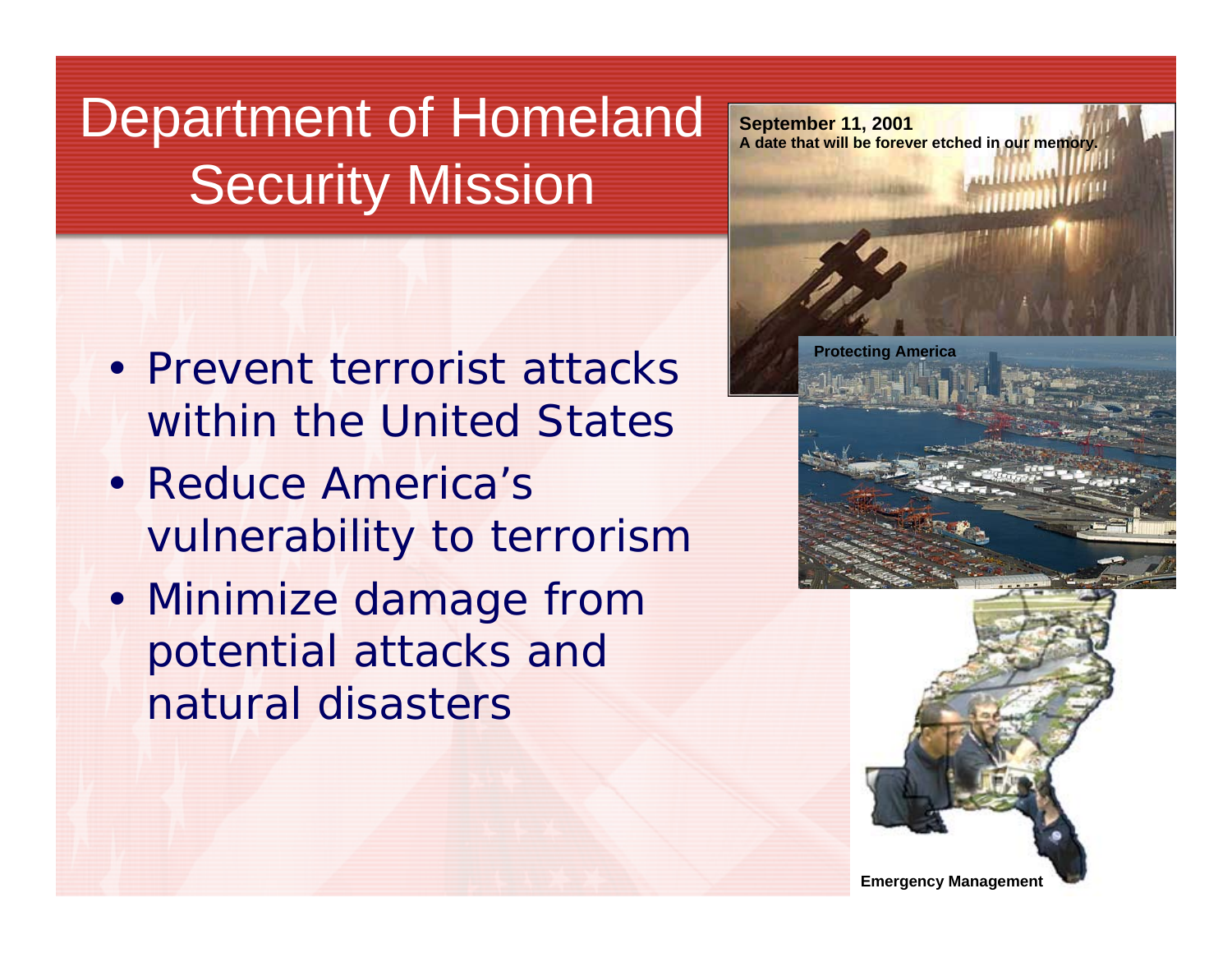

# Department of Homeland Security History

### **The Homeland Security Act of 2002:**

United 22 previously disparate domestic agencies into one coordinated department to protect the nation against threats to the homeland.

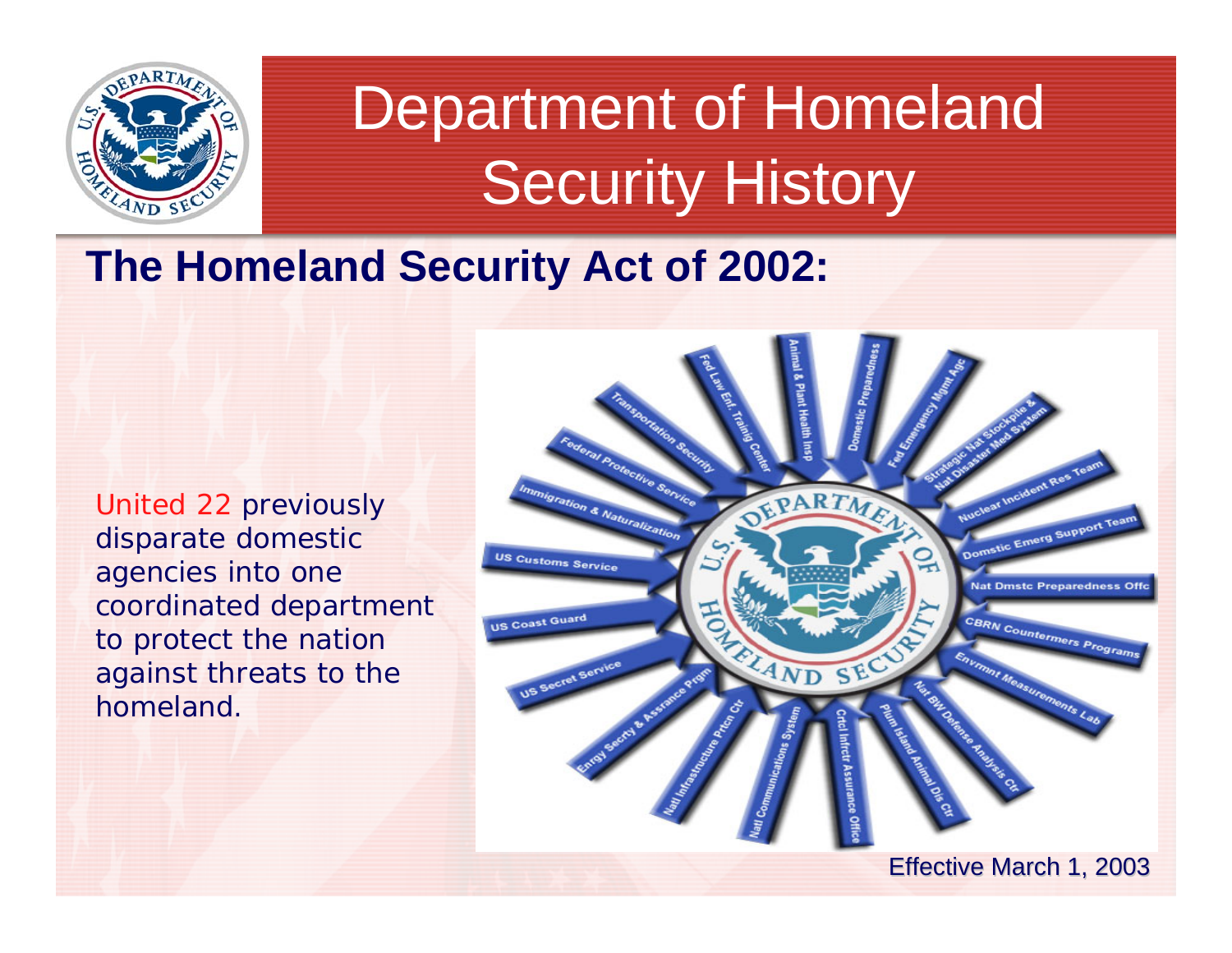### Heads of Contracting Activities (HCA)s

Initial CBPFEMAFLETC**ICE TSA** USCG**USSS** 

### **Subsequent**

CBP/SBI

OPO

**OSA**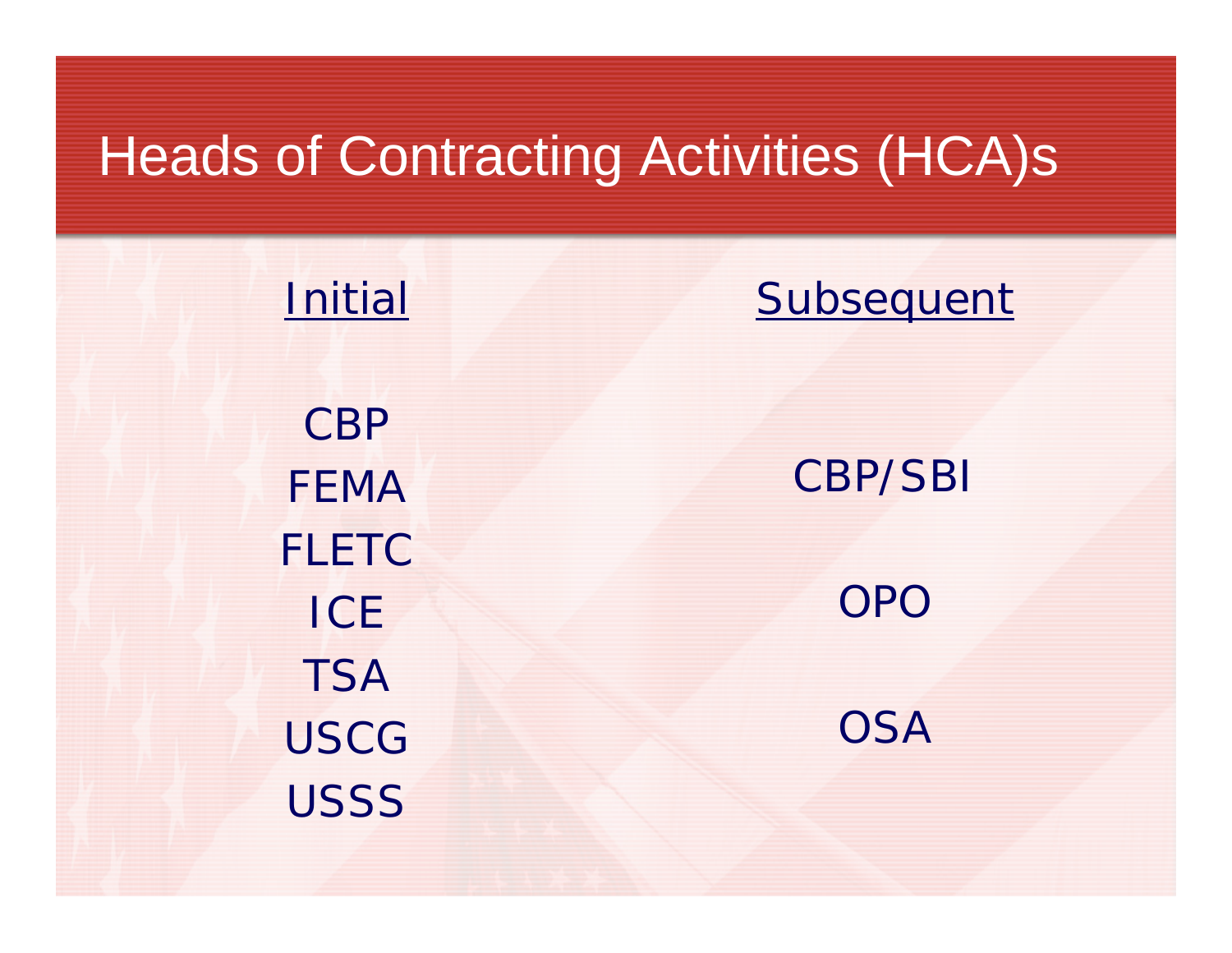# DHS Procurement – 2007 Spend Data



#### **KEY FINDINGS**

- The largest spend component is DHS HQ with \$3.7B in spend in support of agency mission areas
- Professional Services is the largest Commodity Family with 25% of FY07 spend
- 16.4% of "Unclassified" data is attributed to a of lack of FSC and line item information within the underlying procurement data systems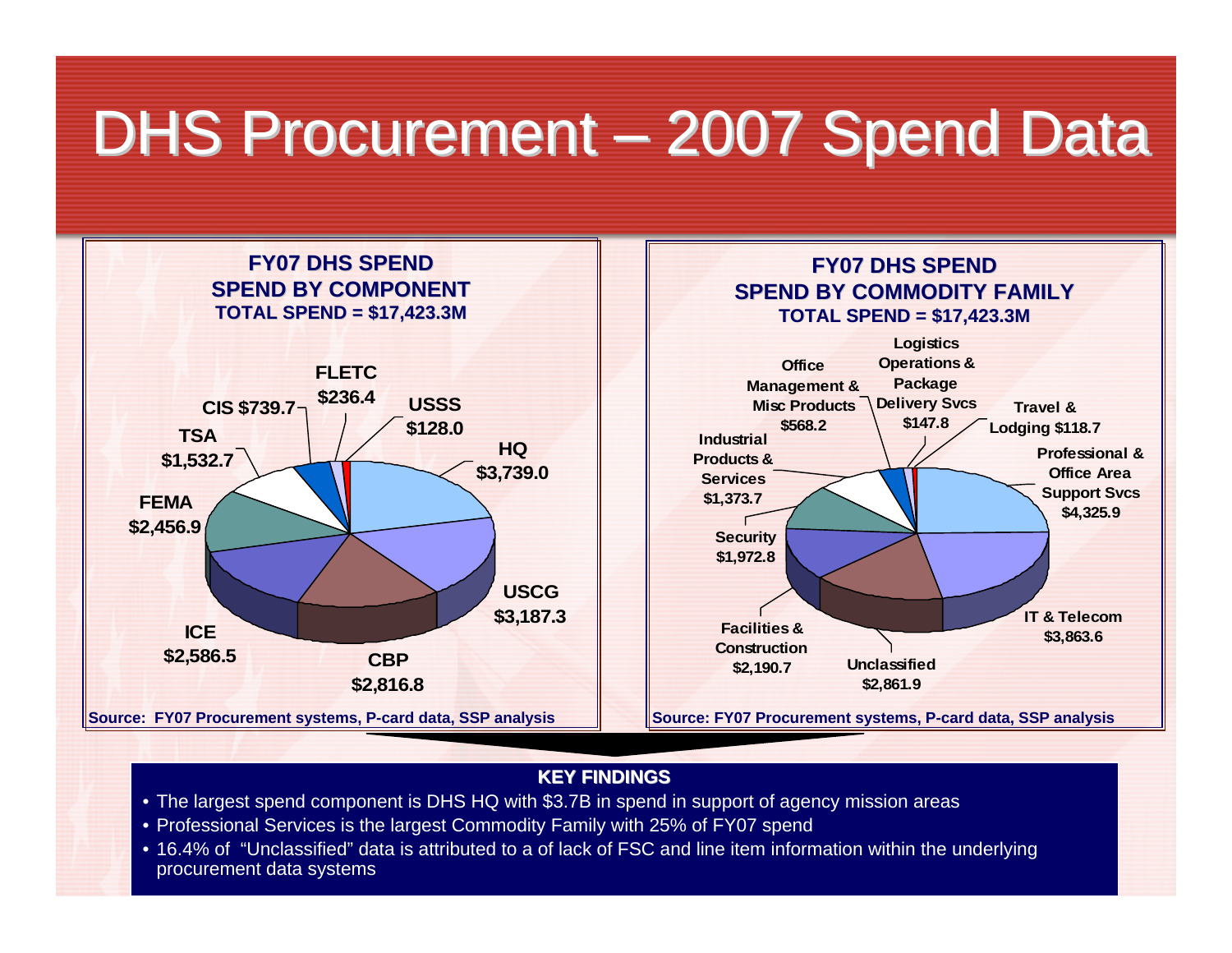## Dual System of Accountability (Contracting)



= Flow of Contracting Authority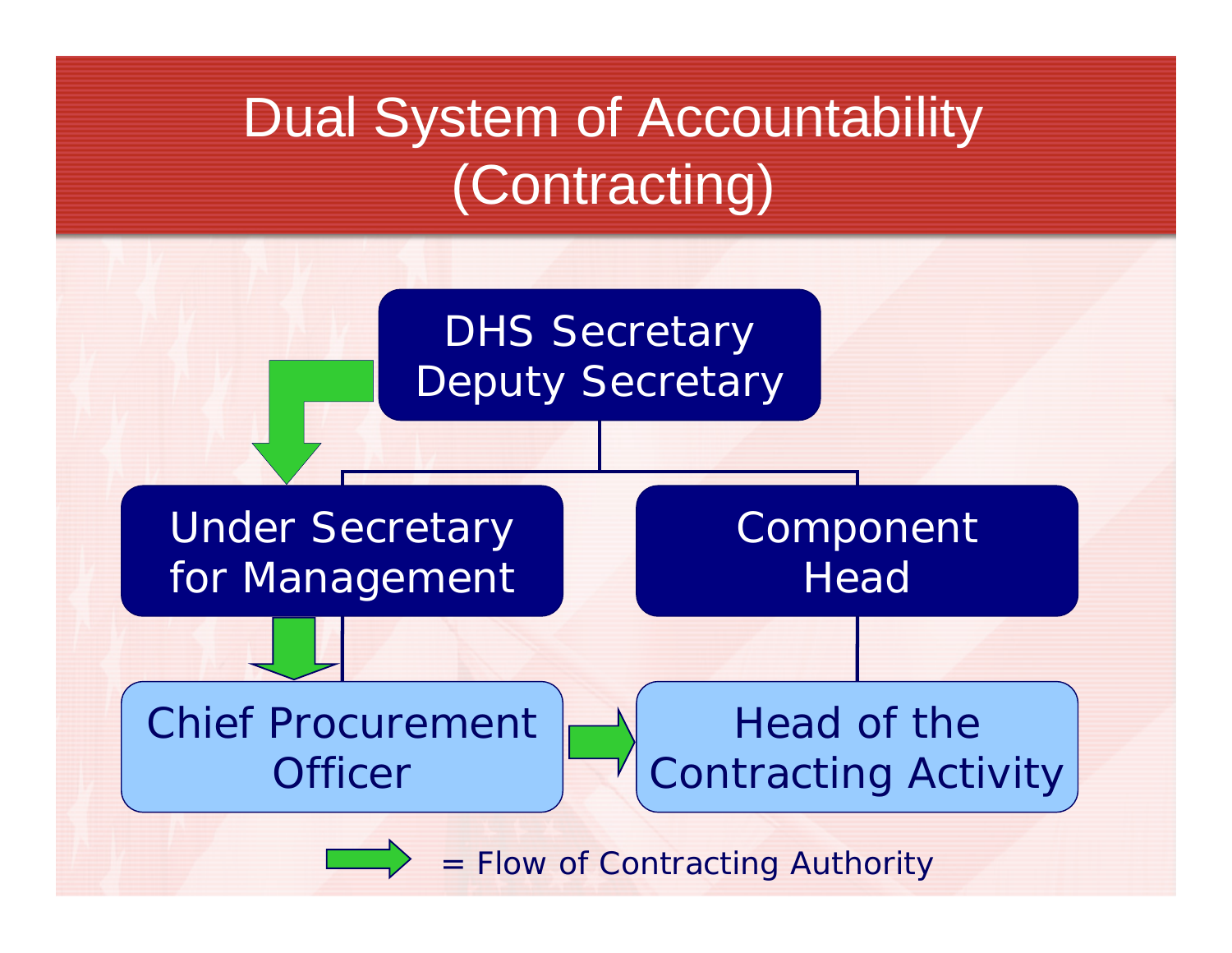## DHS Chief Procurement Officer's FY 2008 Priorities

### 1. Quality Contracting

- Goal: To make good business deals
- Goal: To perform effective contract administration
- 2. Quality Acquisition Management
	- Goal: To improve the quality of program management throughout DHS

### 3. Quality People

• Goal: To build and sustain the DHS Acquisition **Workforce**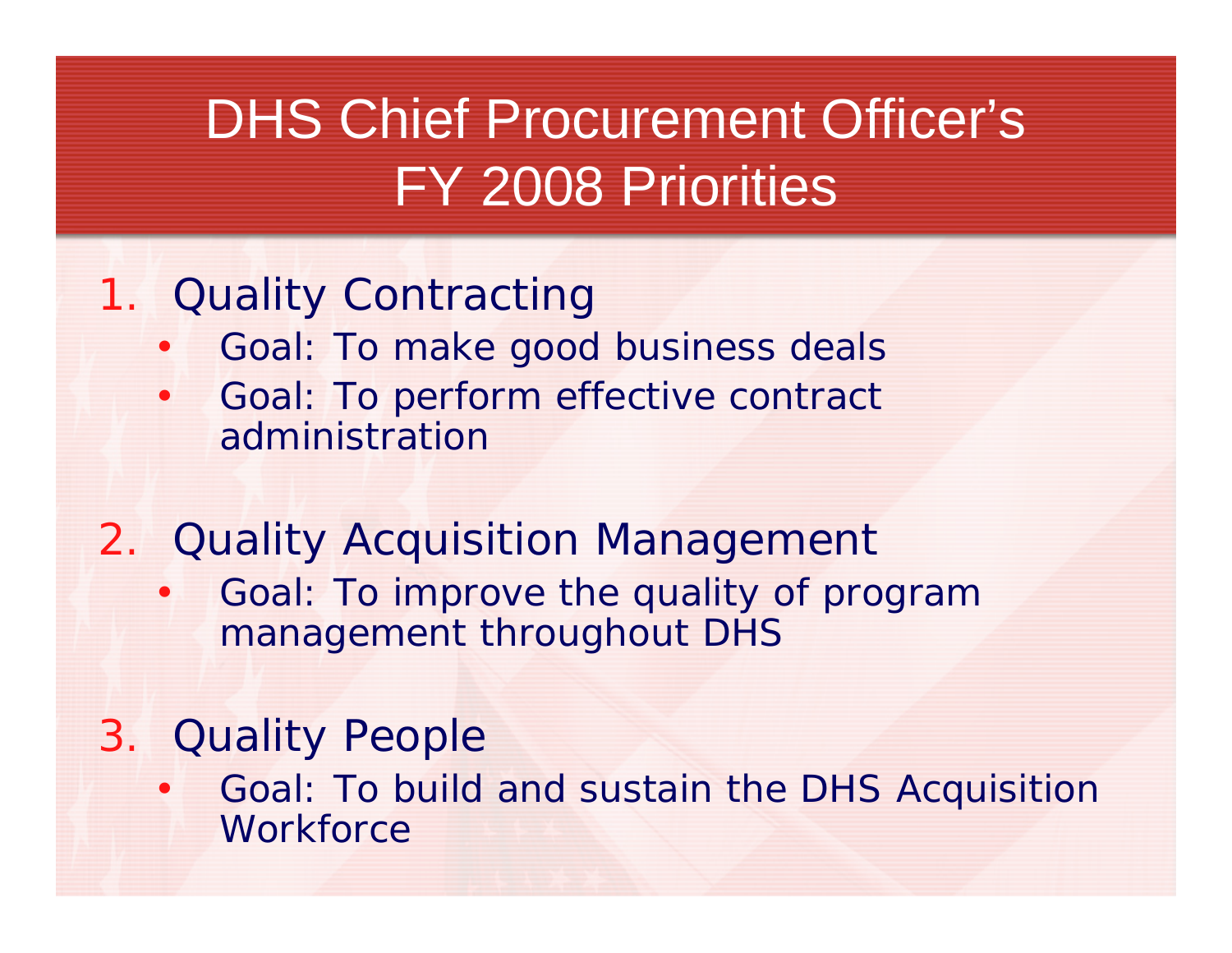### Congressional Oversight